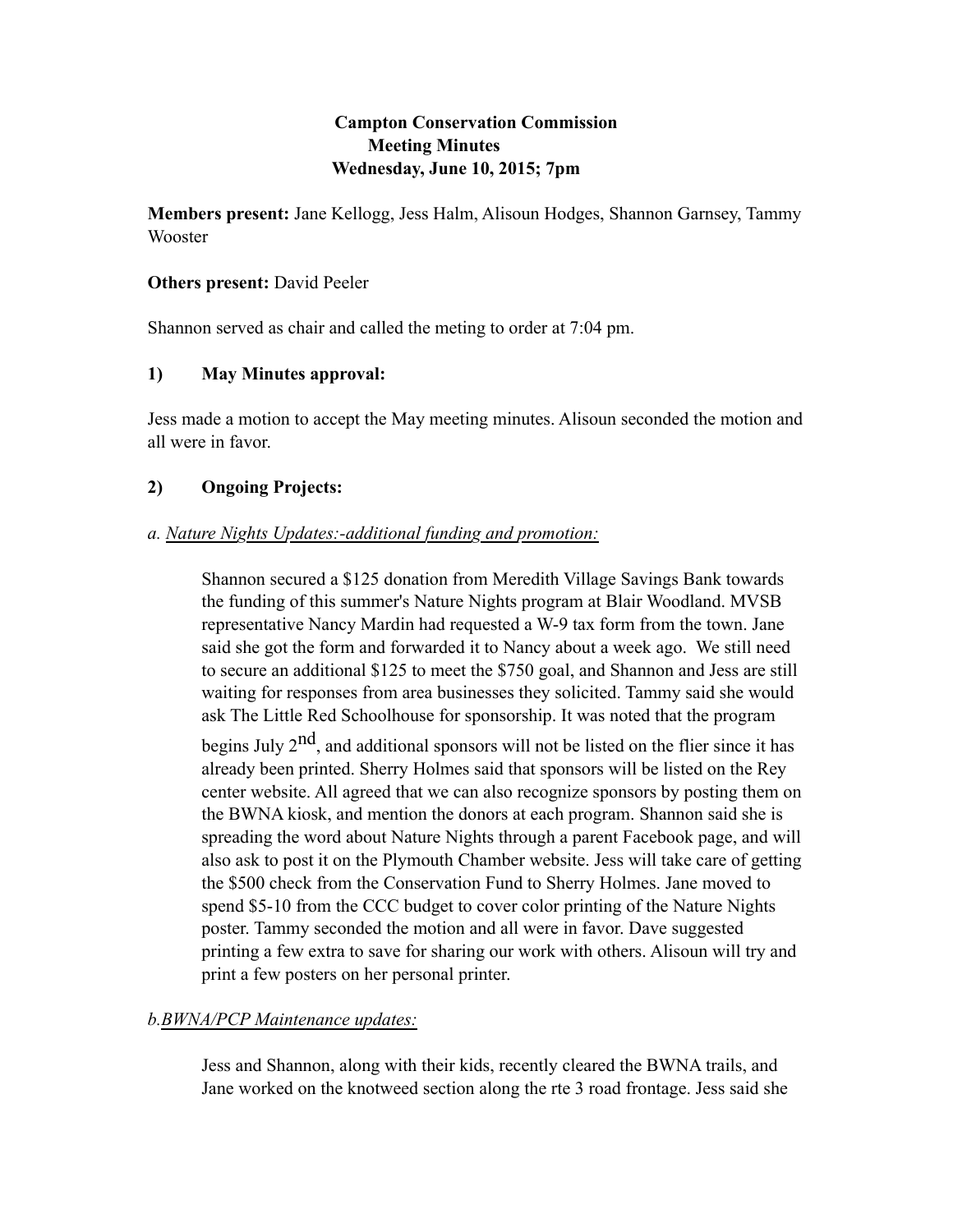will go back with a pole saw to cut some long branches she noticed in the driveway area blocking the view coming from the south. Tammy said that she went to clear the trails at PCP and someone had already done the work. She assumed it was Jess but Jess said it wasn't her, and maybe it was the same person that mowed a path to the Elm tree. It seems we have a mystery volunteer. The rest of the perimeter path still needs mowing, and Tammy and Jess will take turns mowing over the summer. Dave offered to trim around the Elm tree fence with his string trimmer. Jane asked if anyone knew whether the Lane's house had sold, since the For Sale sign was gone. She added if anyone sees people at the house it might be a good idea to stop and say hello and explain the CCC's role in managing the PCP.

#### **c.** *Livermore Falls:*

Jane reported that the Friends of the Pemi volunteer greeters group have had a presence on nice weekends on the Holderness side. She stopped by recently and observed 40-50 visitors, mostly floaters headed to Plymouth. Some state employees also came to take away trash while Jane was there. Jane shared two newspaper articles relative to Livermore Falls, one of which reported an accident that occurred when a woman was injured using the rope swing. The second article highlighted the recent study done by the state to research the historic and cultural heritage of the area. The Director of Historic Sites was quoted in the article as recommending that the Pumpkinseed Bridge be preserved and could serve as a future pedestrian bridge. Jane said that the Friends Group has yet to see the referenced report, but its good news that the article is bringing attention to the area. Alisoun said there needs to be a major cleanup on the Campton side before a pedestrian bridge becomes a reality, and perhaps the public recognition of the bridge's historic value will speed up the process. Shannon added that if the pedestrian bridge does get built, it may deter folks from jumping off the bridge and rocks since it will be a more public place. Alisoun asked if there will be regular paid patrols of Livermore Falls this summer and Jane said no there were no funds budgeted for this purpose, but people from the state will be stopping by.

#### *d. Beebe River Tract:*

Jane expressed disappointment at not having heard from Nancy Bell from the Conservation Fund after reaching out to her with two e-mails. Nancy had promised to provide the CCC with a list of summer field trips to the Beebe River Tract, so that we could help spread the word about the project. Jane said that Fish & Game and Trout Unlimited were recently electroshocking fish in the Beebe River Tribs documenting what is there. These groups are highly invested in this project since they have identified the property as having some of the best trout habitat in the state. They will be working to rebuild culverts on tributaries that are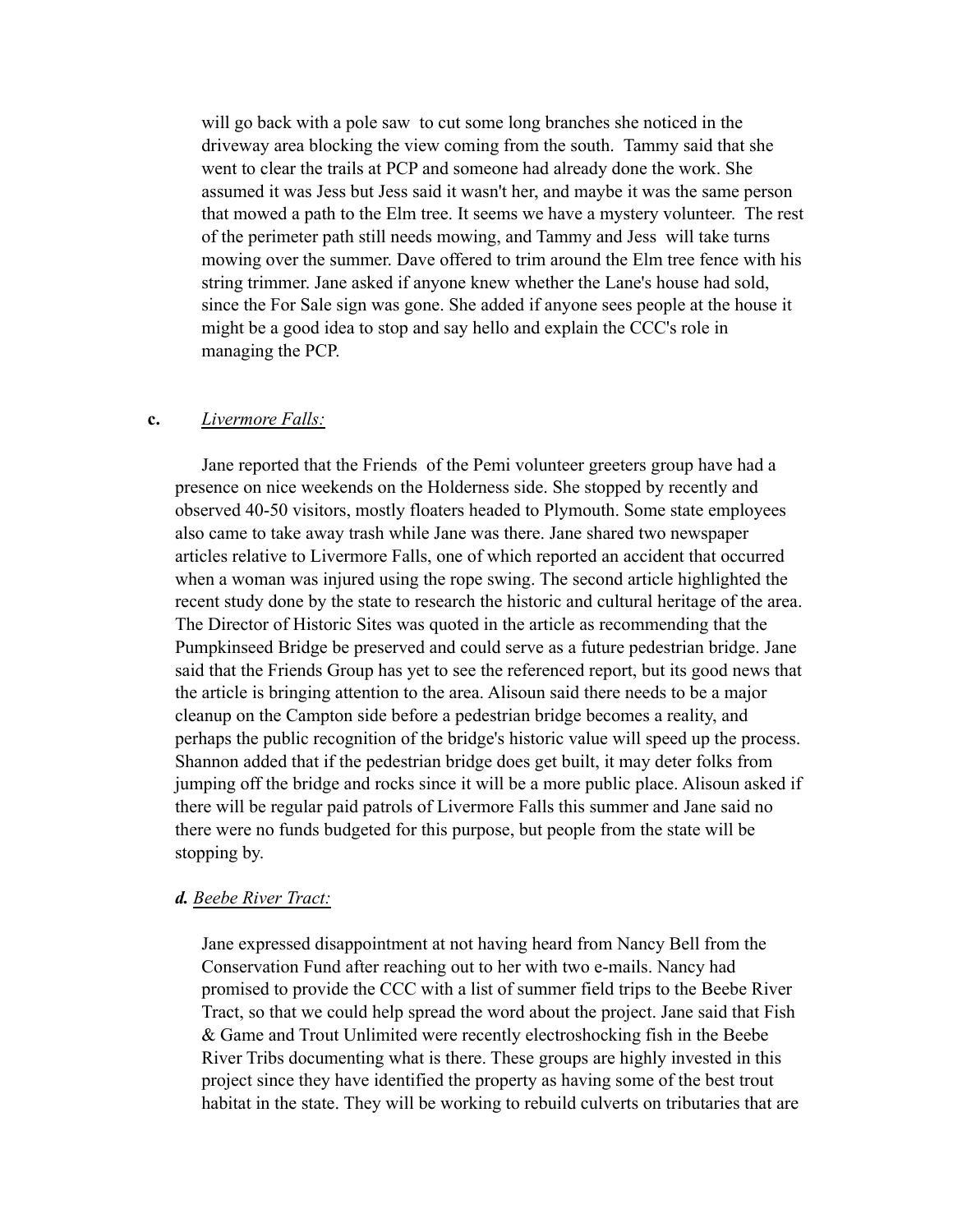critical trout passageways. We will continue to reach out to the Conservation Fund to offer our assistance and in the meantime will visit the property on our own.

## **e.** *Northern Pass:*

Tammy reported that she had to work, and so did not attend the June  $7<sup>th</sup>$  Northern Pass opposition meeting in Easton. She did, however find an audio recording of the first hour of the meeting which she listened to and took notes. The audio link can be found at [www.briantilton.com/northernpass-eastonmeeting060715.html](http://www.briantilton.com/northernpass-eastonmeeting060715.html). Tammy recommended that everyone visit the site which if full of information and links regarding the upcoming DOE and SEC permitting process. One important upcoming CCC action item will be to submit written comments in response to the DOE's Draft Environmental Impact Statement which is due out any time. Northern Pass is expected to submit their application to the state Site Evaluation Committee (SEC) in the coming months, which will involve a lengthy adjuticative process. In order to have a voice in this process, one has to register with the SEC as an intervenor. To meet the SEC requirement as an intervenor, one has to demonstrate that they have a special interest different from a member of the general public. Examples include business and property owners along the route that will be directly impacted .Towns along the route should be working to identify and encourage potential intervenors. Jess read aloud an e-mail she received from George Wright asking her to attend a Northern Pass meeting at the Historic Society this very night. The e-mail explained the purpose of the meeting, which is to discuss potential impacts that Northern Pass may have on historic places in Campton, as the Historic Society filed a section 106 petition as intervenors. Tammy agreed that the section 106 process is important, but clarified the term used should be consulting party rather than intervenor. All agreed that we should ramp up efforts to educate people about these upcoming opportunities to comment and participate in all of the permitting processes. Tammy suggested submitting a joint letter to the editor from all of the Town Boards appealing to potential interveners along the route. All agreed this was a good idea and Jess offered to respond to George Wright's e-mail and suggest this idea.

### **3. NHACC:**

Nik Coates from the NH Association of Conservation Commissions recently sent the CCC an e-mail requesting a phone interview with Greg Hessel from Regeneration Resources. The NHACC has some new ideas about how to better serve conservation commissions, and is asking for feedback. Several date and time options were listed and the group reviewed them together. Jess will follow up with Greg and request an interview for June  $26^{th}$  after 11:00.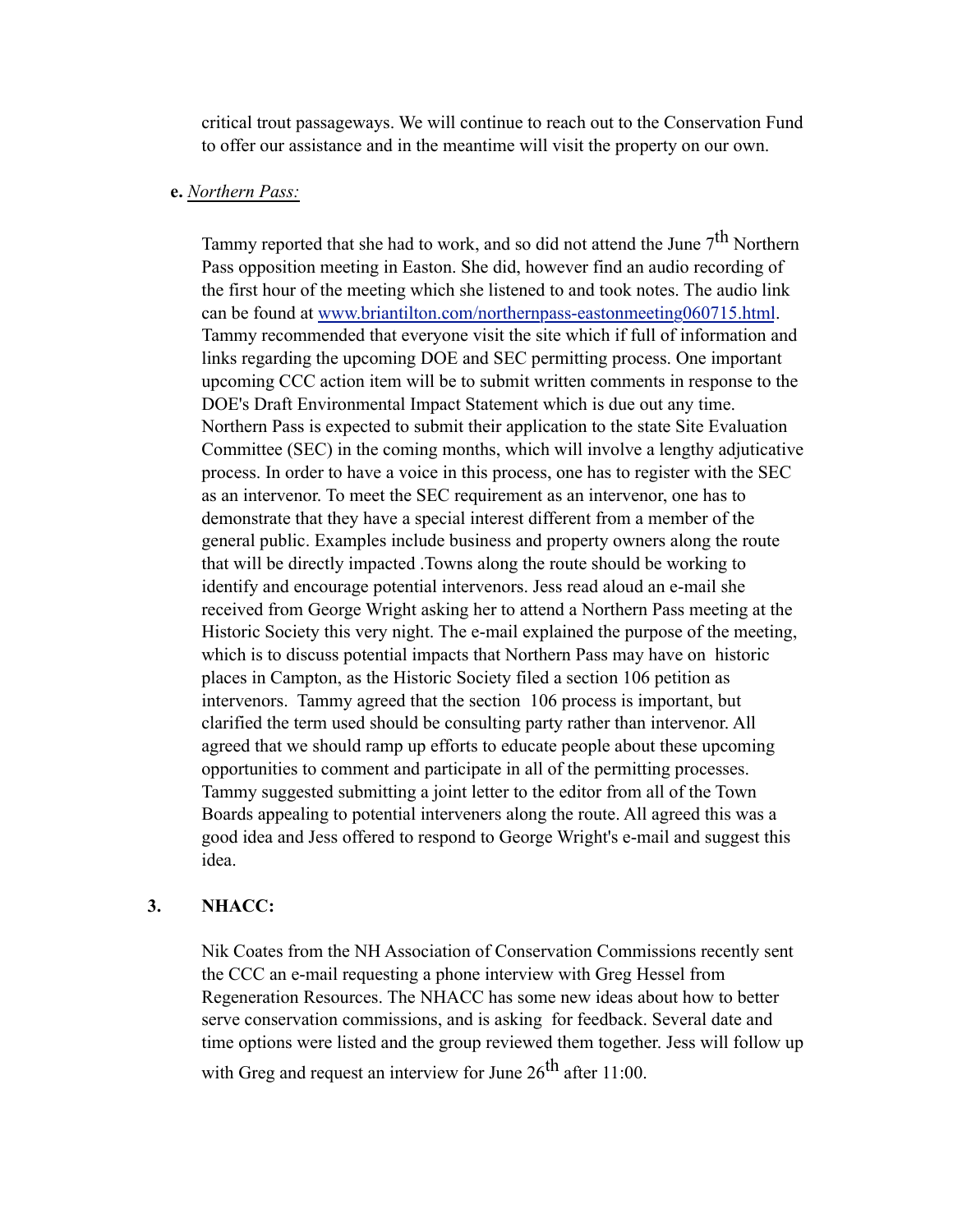#### **4. Land Conservation Outreach:**

Jane recently received an e-mail inquiry from an Elllsworth Hill property owner who is potentially interested in purchasing an adjacent property that is currently for sale. His inquiry was relative to conservation easements, and Jane followed up and had a preliminary conversation with him relative to conservation easements and current use.

## **5. CCC website:**

Since our last meeting, Beverly Chappell read of our potential CCC website plans in the minutes and generously offered input and assistance. Beverly explained that if the CCC were to have its own dedicated website, it would need to register a domain name within the town's web hosting account at a cost of approx \$12.00/year. The PD, Town Clerk, and Historical Society are all separate websites hosted in the Town's account and maintained individually. Whoever is maintaining the site has to make sure the platform is agreeable with the web server. Discussion was had, and all agreed that a separate CCC website would be more useful for outreach and could contain many links and updates of our work. Jane moved to expend \$11.95 plus an additional \$50 from our budget to get a start on creating our website. Jess seconded the motion and all were in favor. Jess has been in touch with Leona Minnicucci who is still interested in doing this work for us. She will notify Leona of our decision and Tammy will follow up with Beverly.

### **6. NRI Revision:**

 We held a work session on May21st at the CES libray where we continued to edit our NRI document. Our next work session will be on Tuesday, June  $23<sup>rd</sup>$ , at 5 pm, again at the library.

### **7. Policy and/or regulatory changes for PB:**

Jane recently attended a PRLAC meeting where the Pemi Revised River Management plan was discussed. Jane said that there is an emphasis on stormwater management and how important it is for water quality. PRLAC is trying to get towns to think more about this subject and incorporate it into planning. This got Jane to thinking about how the Planning Board reviews site plans and subdivision proposals. In her experience there has been little conversation relative to stormwater management and she would like to see that changed. Jane showed the group a booklet titled "NH Homeowners Guide to Stormwater Mangement" that she plans to share with the Planning Board at their July meeting. She added that the Planning Board could add the subject of stormwater management to their site review checklist. Jane also mentioned that there is no discussion of stormwater managemen between the